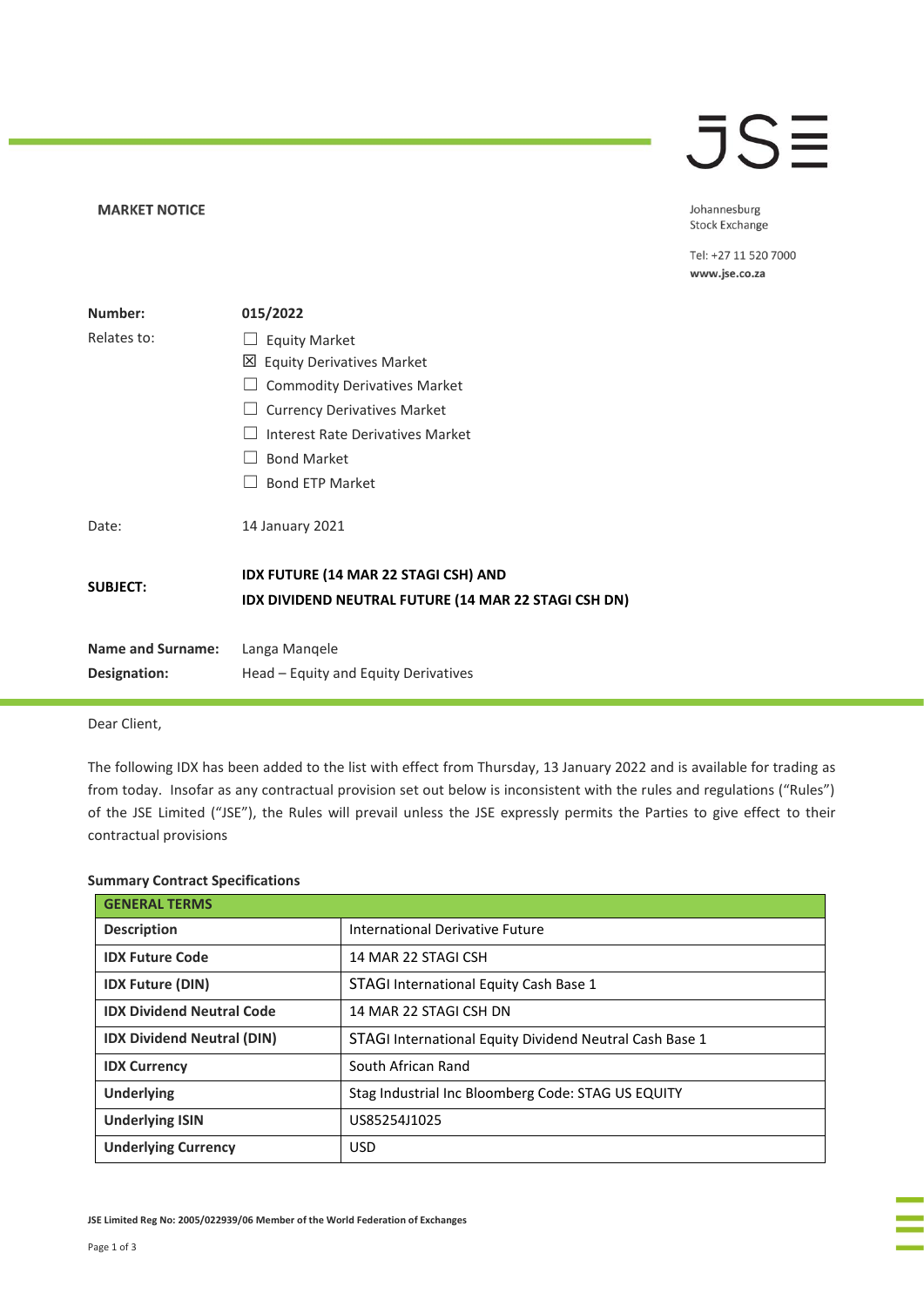# $JSE$

÷,

| <b>Contract Size (Multiplier)</b> |                                                                                         |
|-----------------------------------|-----------------------------------------------------------------------------------------|
| <b>Quotations</b>                 | Price per future to two decimal places (i.e. 0.01)                                      |
| <b>Minimum Price Movement</b>     | R 0.01 (0.01 in the share price)                                                        |
| <b>JSE Trading Fees</b>           | IDX Futures fees as set by the exchange from time-to-time<br><b>JSE Price List 2022</b> |

| <b>MTM PROCEDURE</b>                         |                                                                        |
|----------------------------------------------|------------------------------------------------------------------------|
| <b>Valuation Date and Time</b>               | Scheduled Closing Time of the JSE, which on normal JSE trading days is |
|                                              | 17:00hrs (SAST)                                                        |
| <b>Underling Valuation (U<sub>mtm</sub>)</b> | The level (snapshot) of the Underlying at the Valuation Time           |
| <b>Currency Valuation (FXmtm)</b>            | The level (snapshot) of the Underlying Currency at the Valuation Time  |
|                                              | expressed in Units of IDX Currency per 1 Unit of Underlying Currency   |
| <b>MTM Level (Value mtm)</b>                 | The contract will be valued as follows:                                |
|                                              | Value $_{\text{mtm}}$ = $U_{\text{mtm}}$ * $FX_{\text{mtm}}$           |

| <b>EXPIRATION PROCEDURE</b>            |                                                                              |
|----------------------------------------|------------------------------------------------------------------------------|
| <b>Expiration Date</b>                 | 14 Mar 22, 13 Jun 22                                                         |
|                                        | Further expiration dates may be added upon request                           |
| <b>Underlying Expiration Time</b>      | 9:30am New York Time                                                         |
| <b>Expiration Underlying Reference</b> | The level of the Underlying at the Underlying Expiration Time on the         |
| $(U_{REF})$                            | <b>Expiration Date</b>                                                       |
|                                        | As determined using the same expiration valuation method utilized for the    |
|                                        | expiry of standard currency futures on standard quarterly expiry dates:      |
|                                        | USD/Rand:                                                                    |
|                                        | 10 Iterations, Arithmetic average of the underlying traded spot price taken  |
|                                        | every 30 seconds for a period of 5 minutes, commencing at 09:55am            |
| <b>Currency Expiration Time</b>        | ending at 10:00am New York time.                                             |
|                                        | <b>Every other Currency Pair</b>                                             |
|                                        | 10 Iterations, Arithmetic average of the underlying spot mid-price (of the   |
|                                        | bid and offer) taken every 30 seconds and crossed at every iteration with    |
|                                        | the USD/ZAR price for a period of 5 minutes, commencing at 09:55am           |
|                                        | ending at 10:00am New York time.                                             |
| <b>Expiration Currency Reference</b>   | As determined using the same expiration valuation method utilized for the    |
| (FX <sub>REF</sub> )                   | expiry of standard currency futures on standard quarterly expiry dates. This |
|                                        | is expressed in Units of IDX Currency per 1 Unit of Underlying Currency      |
| <b>Expiration Settlement Level</b>     | The contract will be settle as follows:                                      |
| (Settlement REF)                       |                                                                              |
|                                        | Settlement $_{REF}$ = $U_{REF}$ * FXREF                                      |
| <b>Settlement Method</b>               | Cash-Settlement                                                              |